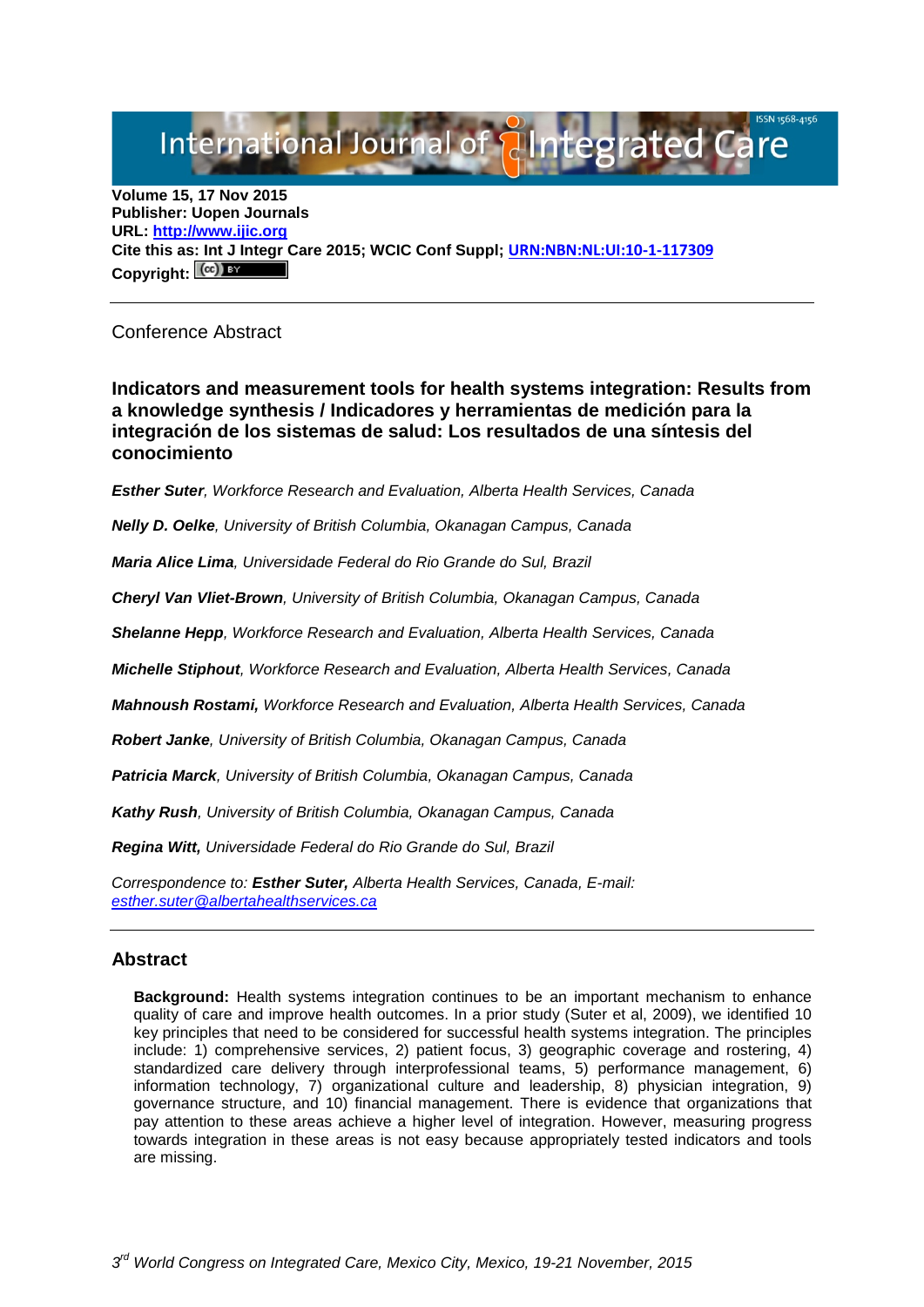The goal of this study is to identify indicators and tools for measuring health systems integration. Our primary research question is how can we measure health systems integration? More specifically, two sub-questions are addressed: 1) What are appropriate indicators for each of the 10 key integration principles described above? and 2) What measurement tools are used to measure these indicators? The findings from this knowledge synthesis will assist health systems planners and managers to evaluate progress made towards integrating health systems.

Approach: We first identified appropriate indicators for each of the 10 key principles for successful integration. Using a modified Delphi approach, a panel of integration experts, knowledge-users and providers (n=39) were invited to provide feedback on the indicators and decide on the most relevant and important indicators. Three rounds of Delphi with 17 participants were used to come to an agreement.

For each of the indicators we then conducted a systematic search for tools to measure the indicator. The following databases were searched: Medline, EMBASE, CINAHL, ABI Inform, and Business Source Premier, LILACS and SciELO. For each measurement tool, information on the reliability and validity was extracted (if reported), the context in which the tool was used and potential challenges with using the tool.

**Findings:** Delphi panel members initially received a list of 22 indicators and had the opportunity to propose additional indicators. After three Delphi rounds, the panel reached consensus on 16 indicators across 9 principles. No agreement was reached for indicators for Principle 9 (governance structure). We found a high number of articles for some indicators (e.g., coordinated care transition, intersectoral collaboration). For these indicators we found several measurement tools, mainly in the form of questionnaires; many of them were well tested and validated. For other indicators, the literature was sparse and only a few tools or no tools were found; some of the indicators were best measured by administrative health data or other data sources. We will present a summary of tools and appropriate measures for each of the indicators including recommendations on how to use them. In addition, gaps in measurement tools for indicators will be highlighted and imitations will be discussed.

**Team:** This is a collaborative project between Canadian and Brazilian researchers and knowledge users with expertise in health systems policy and planning, systematic reviews, and library sciences. This partnership was specifically chosen as both countries have: publicly funded health systems; comparable funding priorities; and similar geography of large urban centres and rural communities. Furthermore, health systems integration is a priority in both countries. Having team members from two countries increases the applicability of the tools to different contexts.

## **Conference abstract Spanish**

**Antecedentes:** la integración de sistemas de salud sigue siendo un mecanismo importante para mejorar la calidad de la atención y mejorar los resultados de salud. En un estudio previo (Suter et al, 2009), se identificaron 10 principios clave que deben tenerse en cuenta para la integración de los sistemas de salud exitosos. Los principios son: 1) servicios integrados, 2) enfoque del paciente, 3) la cobertura geográfica y de turnos, 4) la prestación de asistencia normalizada a través de equipos interprofesionales, 5) la gestión del rendimiento, 6) tecnología de la información, 7) la cultura organizacional y liderazgo, 8) médico integrado, 9) la estructura de gobierno, y 10) gestión financiera. Existe evidencia de que las organizaciones que prestan atención a estas áreas a alcanzar un mayor nivel de integración. Sin embargo, medir el progreso hacia la integración en estas áreas no es fácil porque faltan los indicadores y herramientas adecuadamente probados.

El objetivo de este estudio es identificar los indicadores y herramientas para medir la integración de sistemas de salud. Nuestra pregunta de investigación principal es ¿cómo podemos medir la integración de los sistemas de salud? Más específicamente, dos sub-preguntas se abordan: 1) ¿Cuáles son los indicadores apropiados para cada uno de los 10 principios de integración clave descritos anteriormente? y 2) ¿Qué herramientas de medición se utilizan para medir estos indicadores? Los resultados de esta síntesis de conocimientos ayudarán a los planificadores y administradores de los sistemas de salud para evaluar los progresos realizados hacia la integración de los sistemas de salud.